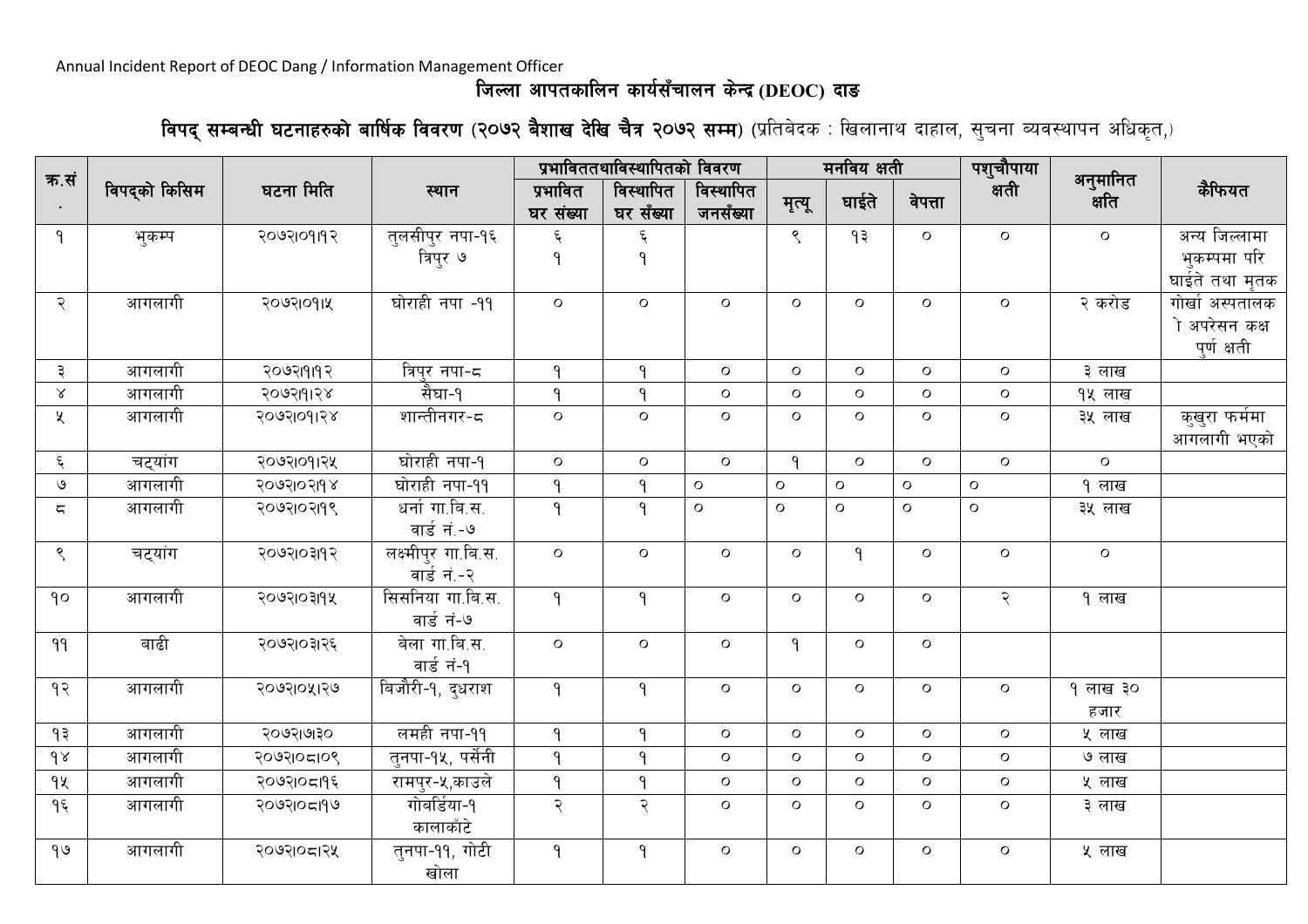| क.सं |               |            |                              |                       | प्रभाविततथाविस्थापितको विवरण |                       |                         | मनविय क्षती  |              | पशुचौपाया<br>क्षती |                             |                                       |
|------|---------------|------------|------------------------------|-----------------------|------------------------------|-----------------------|-------------------------|--------------|--------------|--------------------|-----------------------------|---------------------------------------|
|      | विपद्को किसिम | घटना मिति  | स्थान                        | प्रभावित<br>घर संख्या | विस्थापित<br>घर सँख्या       | विस्थापित<br>जनसँख्या | मृत्यू                  | घाईते        | वेपत्ता      |                    | अनुमानित<br>क्षति           | कैफियत                                |
| 95   | आगलागी        | २०७२१०९१०४ | लमही नपा-४,<br>देउपुर        | ۹                     | $\mathsf{o}$                 | $\mathsf{o}$          | $\mathsf{o}$            | $\circ$      | $\circ$      | $\mathsf{o}$       | ५० हजार                     | गोठ जलेको                             |
| 9    | आगलागी        | २०७२१०९१११ | पुरन्धारा-८,<br>रोल्पालीतारा | $\mathsf{P}$          | $\mathsf{o}$                 | $\circ$               | $\circ$                 | $\circ$      | $\mathsf{o}$ | $\mathsf{o}$       | ५० हजार                     | गोठ जलेका                             |
| २०   | आगलागी        | २०७२।०९।१७ | डुरुवा-४, कोथारी             | $\mathsf{P}$          | $\mathsf{o}$                 | $\circ$               | $\circ$                 | $\circ$      | $\circ$      | $\mathsf{o}$       | १ लाख ३०<br>हजार            | कुखुरा फारम<br>जलेको                  |
| २१   | सडक दुर्घटना  | २०७२१०९१२२ | त्रिपुर-३ सुरीखोला           | $\circ$               | $\mathsf{o}$                 | $\mathsf{o}$          | $\overline{\mathsf{C}}$ | २१           | $\mathsf{o}$ | $\circ$            | $\circ$                     |                                       |
| २२   | आगलागी        | २०७२११११५  | बेला-७                       | $\mathsf{P}$          | ٩                            | $\mathbf{o}$          | $\circ$                 | $\mathbf O$  | $\circ$      | $\circ$            | १० लाख १५<br>हजार           |                                       |
| २३   | आगलागी        | २०७२19१1०६ | राजपुर-१ फोहोरा              | 93                    | 9                            | 945                   | $\mathsf{o}$            | $\mathbf{o}$ | $\mathsf{o}$ | $\mathsf{P}$       | ६१७५४००१००                  | गोठ १३, परालको<br>टौवा ३० वटा         |
| 58   | आगलागी        | २०७२19१1०६ | राजपुर-४,<br>सिमलक्टी        | $\mathsf{P}$          | $\mathsf{P}$                 | $\propto$             | $\circ$                 | $\circ$      | $\mathbf O$  | $\circ$            | $\circ$                     |                                       |
| २५   | आगलागी        | २०७२19919९ | <u>रामपुर- ९ माले</u>        | २                     | २                            | $\mathsf{o}$          | $\circ$                 | $\circ$      | $\circ$      | $\circ$            | $\mathsf{o}$                |                                       |
| २६   | आगलागी        | २०७२।११।२६ | स्युजा-१ टाकुरा              | $\mathsf{P}$          | ٩                            | $\mathsf{o}$          | $\mathbf{o}$            | $\circ$      | $\circ$      | $\mathbf O$        | ४ लाख                       |                                       |
| ২७   | आगलागी        | २०७२।११।२८ | राजपुर-१ फोहोरा              | $\propto$             | $\propto$                    | $\circ$               | $\circ$                 | $\circ$      | $\circ$      | $\mathsf{o}$       | ३ लाख ५६<br>हजार            |                                       |
| २८   | आगलागी        | २०७२११२१०६ | लमही नपा-८,<br>शान्तीनगर     | $\mathsf{P}$          | ٩                            | $\mathsf{o}$          | $\mathsf{o}$            | $\circ$      | $\circ$      | $\mathsf{o}$       | ३ लाख ८०<br>हजार            |                                       |
| २९   | आगलागी        | २०७२19२19५ | गढवा-५, मनीकापुर             | $\mathsf{P}$          | $\mathsf{P}$                 | $\mathsf{o}$          | $\circ$                 | $\circ$      | $\circ$      | $\circ$            | ४ लाख                       |                                       |
| ३०   | आगलागी        | २०७२११२१२८ | राजपुर-९, छिर्कनी            | 99                    | 99                           | $\mathsf{o}$          | $\mathsf{o}$            | $\circ$      | $\circ$      | $\mathsf{o}$       | ११ लाख ४०<br>हजार           |                                       |
| ३१   | आगलागी        | २०७२११२१९  | गंगापरस्पुर-६,<br>खजरौटा     | २०                    | २०                           | ३१९                   | $\circ$                 | $\mathbf O$  | $\mathbf O$  | २१०                | १ करोड ३०<br>लाख ६०<br>हजार | गोठ ४५, भान्सा<br>घर १६<br>समेत जलेको |
| ३२   | आगलागी        | २०७२११२१९  | गंगापरस्पुर -८,<br>बाँकी     | $X\xi$                | $X\xi$                       |                       | $\circ$                 | O            | $\mathbf O$  |                    |                             |                                       |
| ३३   | आगलागी        | २०७२११२१९  | सत्बारीया-५,<br>बनघुश्री     | $\mathsf{P}$          | $\mathsf{P}$                 | $\mathsf{o}$          | $\circ$                 | $\mathbf O$  | $\mathbf O$  | $\mathbf O$        | १ लाख ५०<br>हजार            | १ वटा<br>गोठ समेत<br>जलेको            |

**नोट:** भुकम्पमा परी घाईते भएका तथा मृत्यु भएका यस जिल्लाका नागरीक अन्य भुकम्प प्रभावित जिल्लाका बिभिन्न स्थानमा भएका छन ।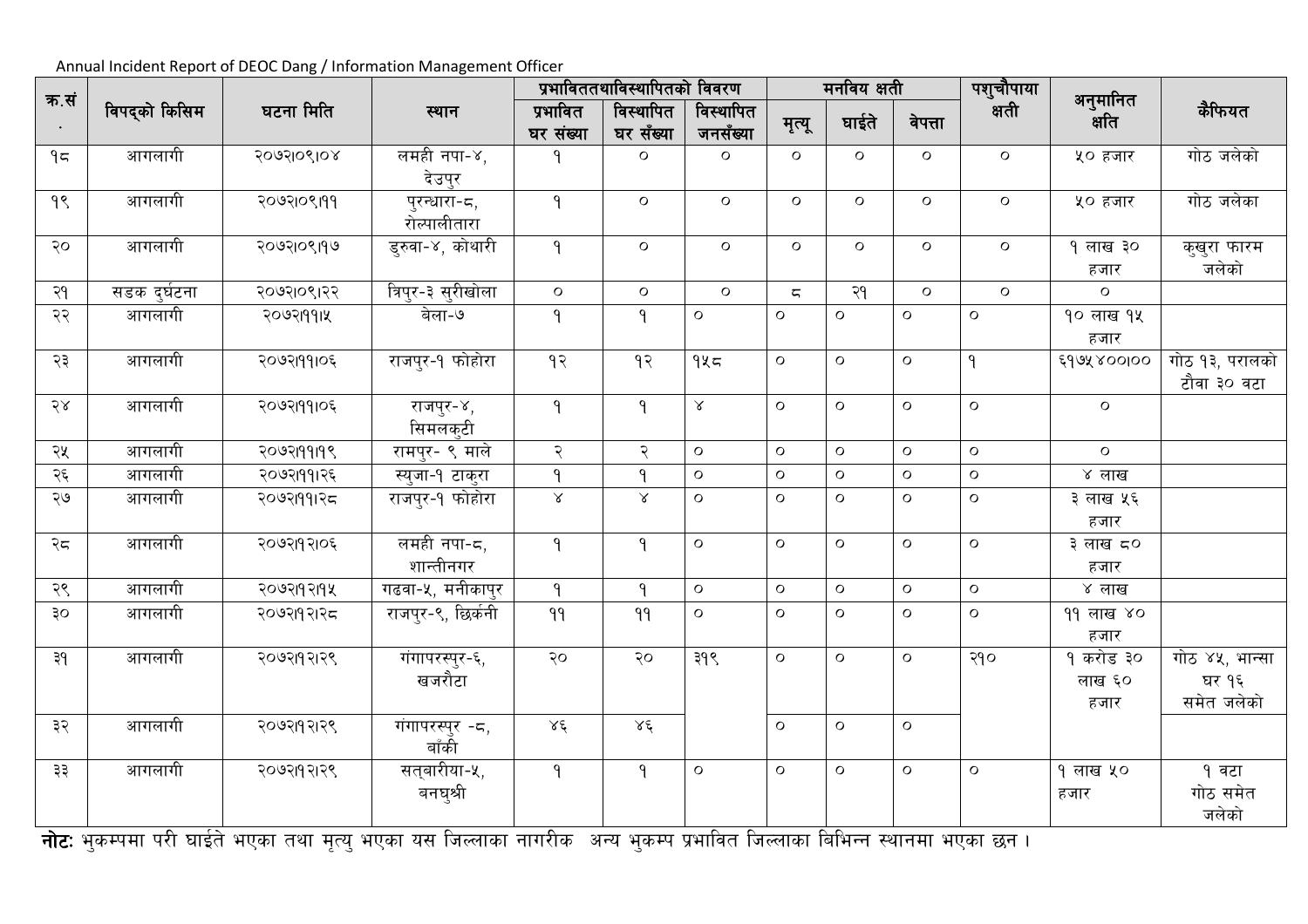| बिपद        | प्रभावित गाबिस | प्रभावित घरधुरी | मृत्यु | घाईते | ्पश् <b>चौपाया क्ष</b> ती | कैफियत                                        |
|-------------|----------------|-----------------|--------|-------|---------------------------|-----------------------------------------------|
| भकम्प       | 38             |                 |        | १३    |                           |                                               |
| बाढी        |                |                 |        |       |                           |                                               |
| पहिरो       |                |                 |        |       |                           |                                               |
| आगलागी      | २५             | ११६             |        |       |                           | गोठ-६१ वटा, परालको टौवा-३० वटा, कुखुरा फारम-२ |
|             |                |                 |        |       |                           | वटा, भान्सा घर-१६ वटा                         |
| चट्यांग     |                |                 |        |       |                           |                                               |
| सडक दर्घटना |                |                 | ٩₹     | 38    |                           | २ वटा दुर्घटनाको मात्र राखिएको                |
| जम्मा       |                | १२६             | 99     | 98    | 5                         |                                               |

**मासिक बिपद् घट्नाकम** :

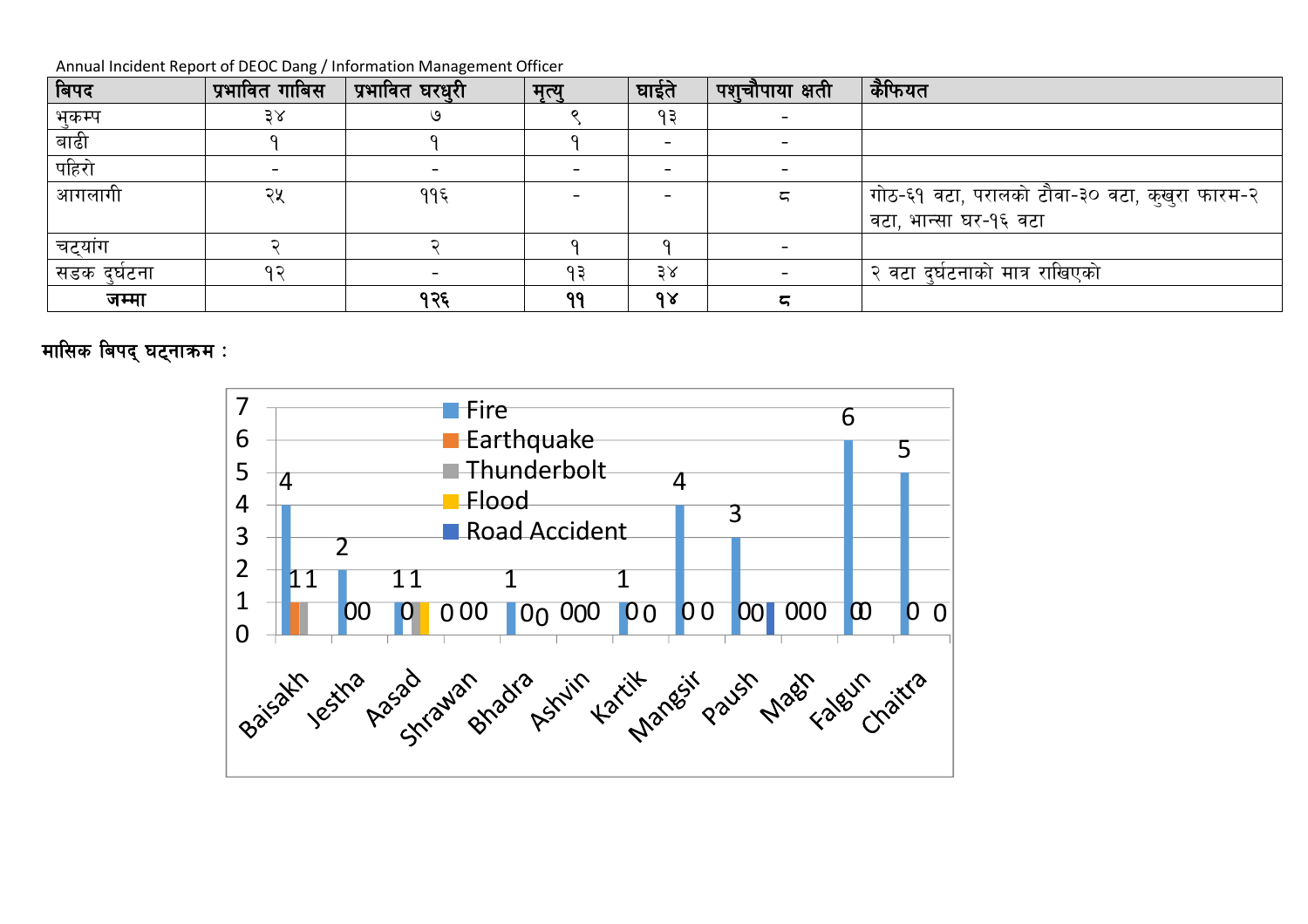

बिपद्बाट प्रभावितहरु <mark>:</mark>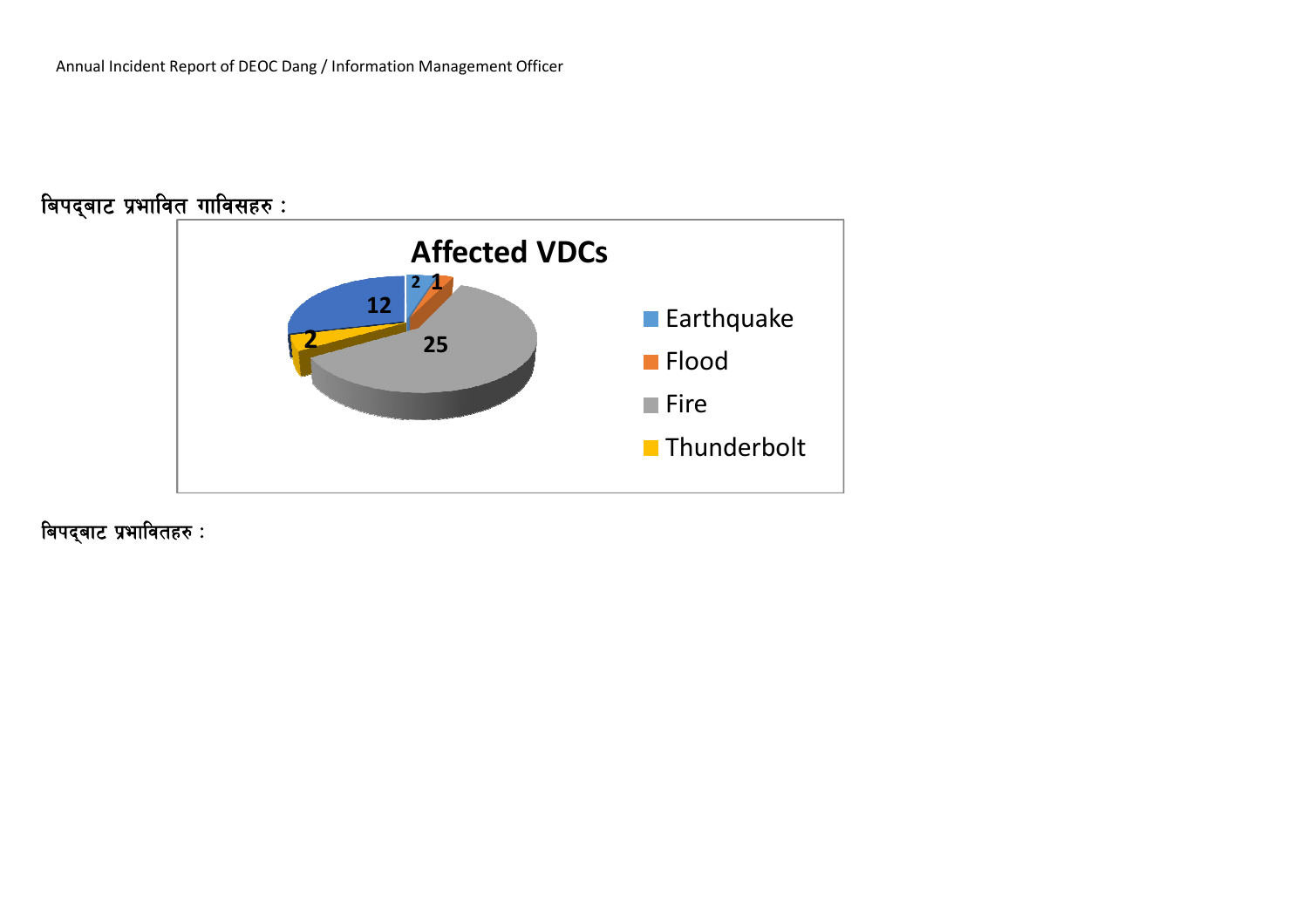Annual Incident Report of DEOC Dang / Information Management Officer



# मासिक रुपमा बिपद् घटनाकम तथा क्षतीको बिवरणः

|     |          |           | <b>Incident Reporting Format</b> |                          |              |                          |      |                          |                          |                             | Month: Baisakh-2072          |                          |                               |                          |                                 |
|-----|----------|-----------|----------------------------------|--------------------------|--------------|--------------------------|------|--------------------------|--------------------------|-----------------------------|------------------------------|--------------------------|-------------------------------|--------------------------|---------------------------------|
| S.N | Incident | Date      | <b>VDCS/Municip</b><br>ality     | <b>Damage HHs</b>        |              | # of Death               |      | # of Injury              |                          | # of<br><b>Displac</b><br>e | Damage of GOV.<br><b>HHs</b> |                          | loss of<br>propert<br>y (Rs.) | loss<br>of<br>Cattl<br>e | <b>Remarks</b>                  |
|     |          |           |                                  | Partially                | <b>Fully</b> | Female                   | Male | Female                   | Male                     | family                      | <b>Partially</b>             | <b>Fully</b>             |                               |                          |                                 |
|     |          |           |                                  |                          |              |                          |      |                          |                          |                             |                              |                          | 200000                        |                          | Gorkha<br>Hospital<br>Operation |
|     | Fire     | 1/5/2072  | Ghorahi-11                       | $\overline{\phantom{0}}$ |              |                          |      | $\overline{\phantom{0}}$ |                          |                             |                              |                          | $00\,$                        | $\overline{\phantom{0}}$ | Room                            |
|     | Fire     | 1/12/2072 | Tripur-8                         | $\overline{\phantom{a}}$ |              | $\overline{\phantom{0}}$ |      | $\overline{\phantom{0}}$ | $\overline{\phantom{0}}$ |                             | $\overline{\phantom{0}}$     | ٠                        | 300000                        | $\overline{\phantom{a}}$ |                                 |
| 3   | Fire     | 1/24/2072 | Shaigha-1                        | $\overline{\phantom{a}}$ |              | $\overline{\phantom{0}}$ | ۰    | $\overline{\phantom{0}}$ | $\overline{\phantom{0}}$ |                             | $\overline{\phantom{0}}$     | $\overline{\phantom{0}}$ | 150000                        | $\overline{\phantom{0}}$ |                                 |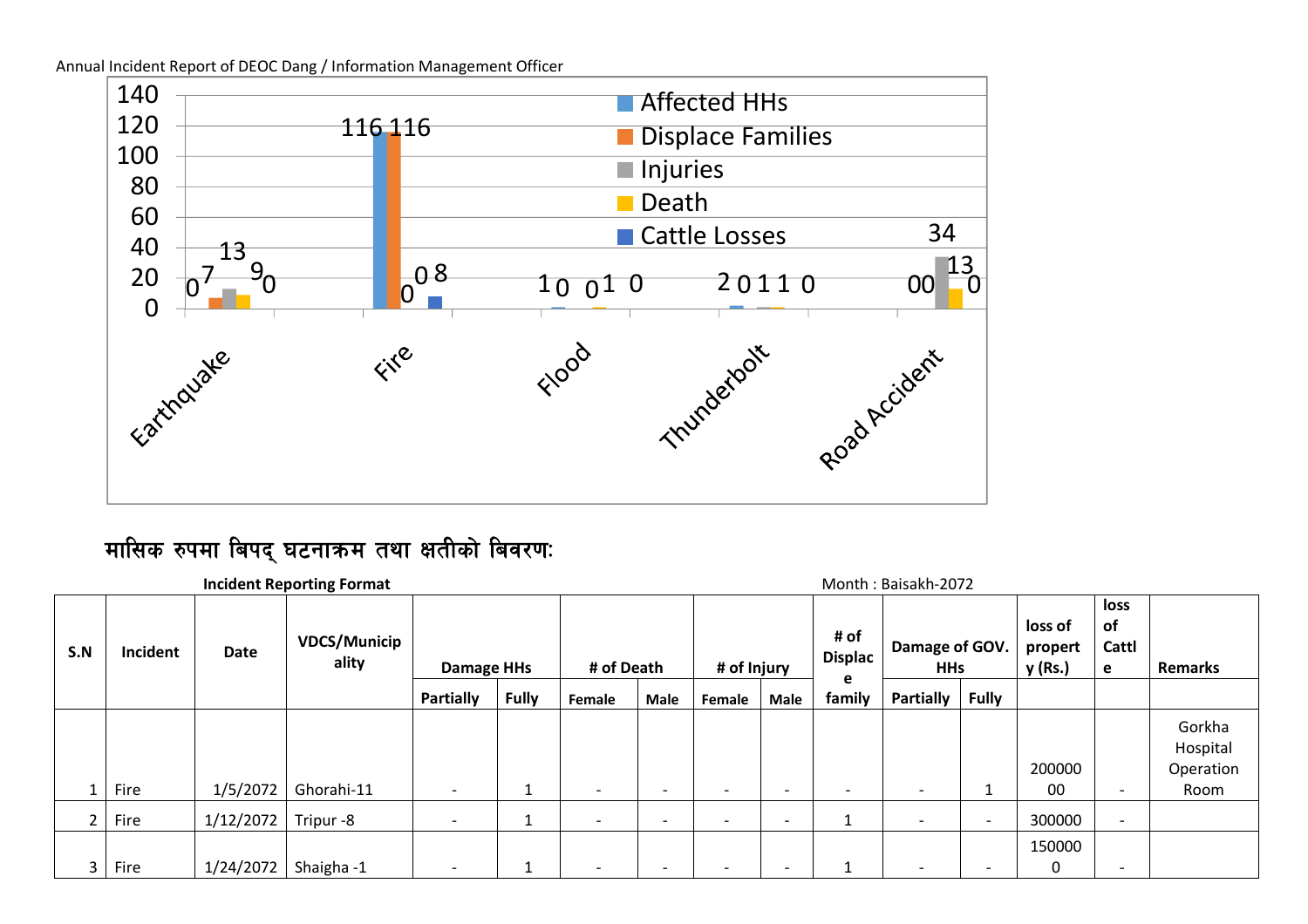|   |              |           | <b>Thingai melacht heport of DEOC Dang</b> / information management Omicer |                          |                          |   |                          |   |   |                          |        |                          |          |
|---|--------------|-----------|----------------------------------------------------------------------------|--------------------------|--------------------------|---|--------------------------|---|---|--------------------------|--------|--------------------------|----------|
|   |              |           |                                                                            |                          |                          |   |                          |   |   |                          |        |                          |          |
|   |              |           |                                                                            |                          |                          |   |                          |   |   |                          | 350000 |                          | 1 Boiler |
| 4 | ∣ Fire       | 1/24/2072 | Shantinagar-8                                                              | $\overline{\phantom{0}}$ | $\overline{\phantom{0}}$ |   | $\overline{\phantom{0}}$ |   |   |                          | ν      | $\overline{\phantom{0}}$ | Form     |
|   |              |           |                                                                            |                          |                          |   |                          |   |   |                          |        |                          |          |
|   | Thunderb     |           |                                                                            |                          |                          |   |                          |   |   |                          |        |                          |          |
|   | olt          | 1/25/2072 | Ghorahi-01                                                                 | -                        | -                        |   | $\overline{\phantom{0}}$ | - |   | $\overline{\phantom{0}}$ |        | $\overline{\phantom{a}}$ |          |
|   |              |           |                                                                            |                          |                          |   |                          |   |   |                          | 253000 |                          |          |
|   | <b>Total</b> |           |                                                                            |                          |                          | 0 | 0                        |   | Ω |                          | 00     | 0                        |          |

 $\mathcal{L}$ 

|                 |              | Incident Reporting Format |                       |                          |              |                          |      |                          |      |                        | Month: Jestha-2072           |              |                              |                          |                |
|-----------------|--------------|---------------------------|-----------------------|--------------------------|--------------|--------------------------|------|--------------------------|------|------------------------|------------------------------|--------------|------------------------------|--------------------------|----------------|
| $\epsilon$<br>N | Inciden      | Date                      | VDCS/Mun<br>icipality | <b>Damage HHs</b>        |              | # of Death               |      | # of Injury              |      | # of<br><b>Displac</b> | Damage of<br><b>GOV. HHS</b> |              | loss of<br>property<br>(Rs.) | loss of<br>Cattle        | <b>Remarks</b> |
|                 |              |                           |                       | Partially                | <b>Fully</b> | Female                   | Male | Female                   | Male | e<br>family            | Partially                    | <b>Fully</b> |                              |                          |                |
|                 | Fire         | 14/02/2072                | Ghorahi-11            | $\overline{\phantom{0}}$ |              | $\overline{\phantom{0}}$ | -    | $\overline{\phantom{0}}$ |      |                        |                              | <b>.</b>     | 100000                       | $\overline{\phantom{0}}$ |                |
|                 | Fire         | 19/02/2073                | Dharna -7             | $\overline{\phantom{0}}$ |              | $\overline{\phantom{0}}$ |      | $\overline{\phantom{0}}$ |      |                        |                              | -            | 3500000                      | $\overline{\phantom{0}}$ |                |
|                 | <b>Total</b> |                           |                       | 0                        |              | Π                        |      |                          |      |                        | Ω                            | Ω            | 3600000                      | 0                        |                |

Incident Reporting Format development of the state of the Month intervals and Month : Aashad-2072

| э.<br>N | Incident  | Date      | <b>VDCS/Munici</b><br>pality | <b>Damage HHs</b> |              | # of Death               |             | # of Injury |                          | # of<br><b>Displace</b> | Damage of<br><b>GOV. HHS</b> |              | loss of<br>property<br>(Rs.) | loss of<br>Cattle | <b>Remarks</b> |
|---------|-----------|-----------|------------------------------|-------------------|--------------|--------------------------|-------------|-------------|--------------------------|-------------------------|------------------------------|--------------|------------------------------|-------------------|----------------|
|         |           |           |                              | Partially         | <b>Fully</b> | Female                   | <b>Male</b> | Female      | <b>Male</b>              | family                  | <b>Partially</b>             | <b>Fully</b> |                              |                   |                |
|         | Thunderbo |           |                              |                   |              |                          |             |             |                          |                         |                              |              |                              |                   |                |
|         | It        | 12/3/2072 | Laxmipur -2                  |                   | -            | $\overline{\phantom{0}}$ |             |             |                          |                         | $\overline{\phantom{a}}$     |              | $\overline{\phantom{0}}$     |                   |                |
|         | Fire      | 15/3/2072 | Sisniya -7                   |                   |              |                          |             |             | $\overline{\phantom{0}}$ |                         | $\overline{\phantom{a}}$     |              | 100000                       |                   |                |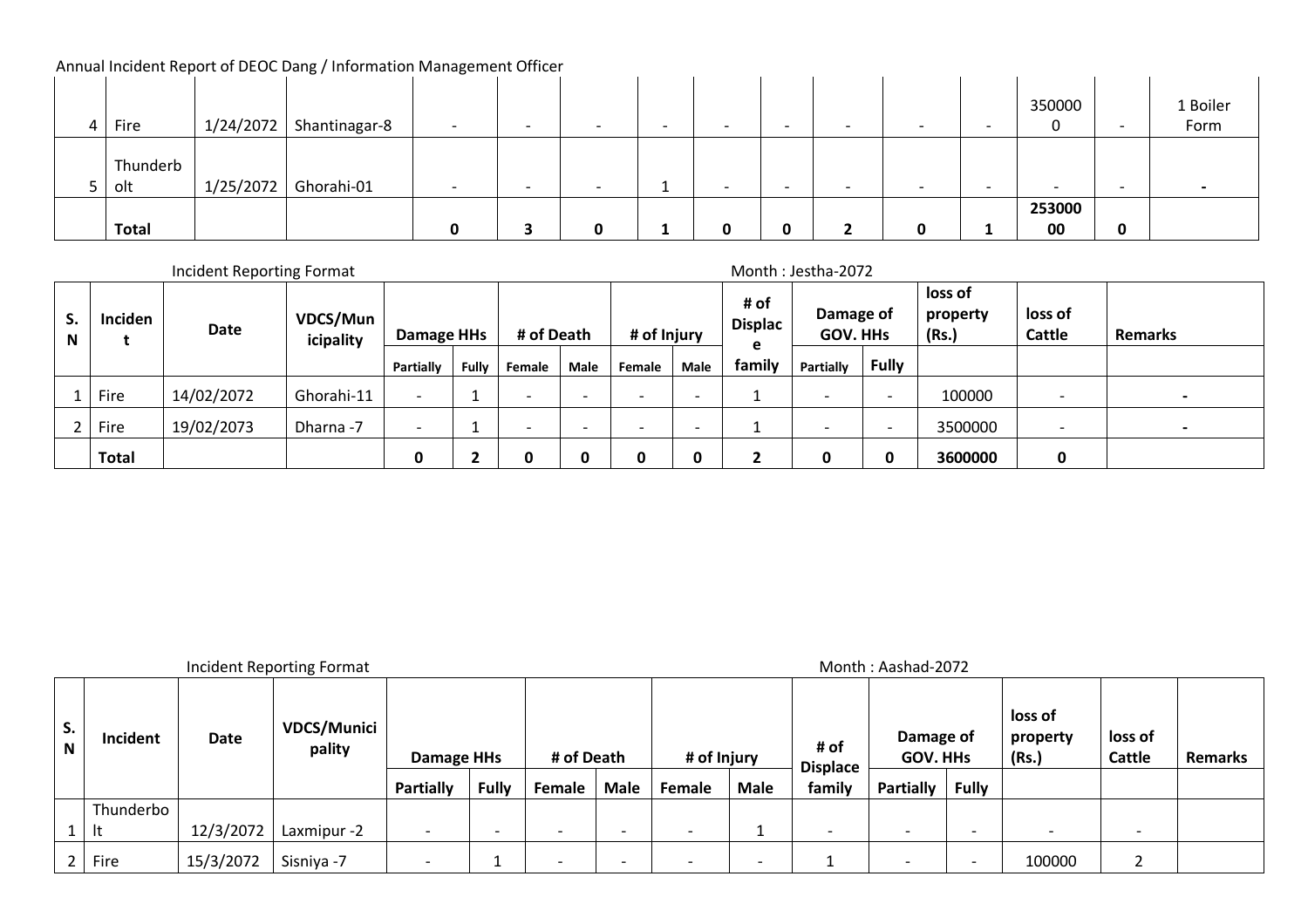Annual Incident Report of DEOC Dang / Information Management Officer

| Floog | 20/2022<br>26/3/2072 | Bela-1 |  |  |  |  |        |  |
|-------|----------------------|--------|--|--|--|--|--------|--|
| Total |                      |        |  |  |  |  | 100000 |  |

|    |              |                 | Incident Reporting Format    |                   |              |               |      |             |             | Month: Shrawan-2072               |                              |              |                              |                          |                |
|----|--------------|-----------------|------------------------------|-------------------|--------------|---------------|------|-------------|-------------|-----------------------------------|------------------------------|--------------|------------------------------|--------------------------|----------------|
| S. | Incident     | <b>Dat</b><br>е | <b>VDCS/Municipal</b><br>ity | <b>Damage HHs</b> |              | # of Death    |      | # of Injury |             | # of<br><b>Displace</b><br>family | Damage of GOV.<br><b>HHs</b> |              | loss of<br>property<br>(Rs.) | loss of<br><b>Cattle</b> | <b>Remarks</b> |
|    |              |                 |                              | Partially         | <b>Fully</b> | <b>Female</b> | Male | Female      | <b>Male</b> |                                   | <b>Partially</b>             | <b>Fully</b> |                              |                          |                |
|    | <b>Total</b> |                 |                              |                   | 0            |               | 0    | 0           |             |                                   | 0                            |              |                              | 0                        |                |

Month : Bhadra -  $2072$ 

|         |              | <b>Incident Reporting Format</b> |                              |                          |  |                          |                          |                          |                          | 2072                    |                          |                          |                              |                          |                |
|---------|--------------|----------------------------------|------------------------------|--------------------------|--|--------------------------|--------------------------|--------------------------|--------------------------|-------------------------|--------------------------|--------------------------|------------------------------|--------------------------|----------------|
| S.<br>N | Incide<br>nt | <b>Date</b>                      | <b>VDCS/Munici</b><br>pality | <b>Damage HHs</b>        |  |                          | # of Death               | # of Injury              |                          | # of<br><b>Displace</b> | Damage of GOV.           | <b>HHs</b>               | loss of<br>property<br>(Rs.) | loss of<br><b>Cattle</b> | <b>Remarks</b> |
|         |              | <b>Fully</b><br><b>Partially</b> |                              |                          |  | Female                   | <b>Male</b>              | Female                   | <b>Male</b>              | family                  | <b>Partially</b>         | <b>Fully</b>             |                              |                          |                |
|         | Fire         | 27/05/2072                       | Bijauri-1<br><b>Dhudras</b>  | $\overline{\phantom{0}}$ |  | $\overline{\phantom{0}}$ | $\overline{\phantom{0}}$ | $\overline{\phantom{0}}$ | $\overline{\phantom{a}}$ | <u>д.</u>               | $\overline{\phantom{0}}$ | $\overline{\phantom{0}}$ | 1300000                      | $\overline{\phantom{a}}$ |                |
|         |              |                                  |                              |                          |  |                          |                          |                          |                          |                         |                          |                          |                              |                          |                |
|         | <b>Total</b> |                                  |                              | Ω                        |  | 0                        | 0                        | 0                        | 0                        |                         | 0                        | 0                        | 1300000                      | 0                        |                |

|         |              |          | Incident Reporting Format    |           |              |        |             |             |             |                         | Month: Ashbin-2072 |                              |                               |                   |               |
|---------|--------------|----------|------------------------------|-----------|--------------|--------|-------------|-------------|-------------|-------------------------|--------------------|------------------------------|-------------------------------|-------------------|---------------|
| э.<br>N | Incident     | Dat<br>е | <b>VDCS/Munici</b><br>pality |           | Damage HHs   |        | # of Death  | # of Injury |             | # of<br><b>Displace</b> |                    | Damage of GOV.<br><b>HHs</b> | loss of<br>propert<br>y (Rs.) | loss of<br>Cattle | <b>Remark</b> |
|         |              |          |                              | Partially | <b>Fully</b> | Female | <b>Male</b> | Female      | <b>Male</b> | family                  | <b>Partially</b>   | Fully                        |                               |                   |               |
|         |              |          |                              |           |              |        |             |             |             |                         |                    |                              |                               |                   |               |
|         | <b>Total</b> |          |                              |           |              |        |             |             | 0           |                         | 0                  |                              |                               | 0                 |               |

|     |          |      | Incident Reporting Format |                 |              |            |     |             |     |                | Month: Kartik-2072           |              |                              |                            |               |
|-----|----------|------|---------------------------|-----------------|--------------|------------|-----|-------------|-----|----------------|------------------------------|--------------|------------------------------|----------------------------|---------------|
| S.N | Incident | Date | <b>VDCS/Municipalit</b>   | Damage HHs      |              | # of Death |     | # of Injury |     | # of           | Damage of<br><b>GOV. HHs</b> |              | loss of<br>property<br>(Rs.) | <b>loss</b><br>of<br>Cattl | <b>Remark</b> |
|     |          |      |                           | <b>Partiall</b> |              |            | Mal |             | Mal | <b>Displac</b> | <b>Partiall</b>              | Full         |                              |                            |               |
|     |          |      |                           |                 | <b>Fully</b> | Female     | e   | Female      | e   | e family       |                              | $\mathbf{v}$ |                              |                            |               |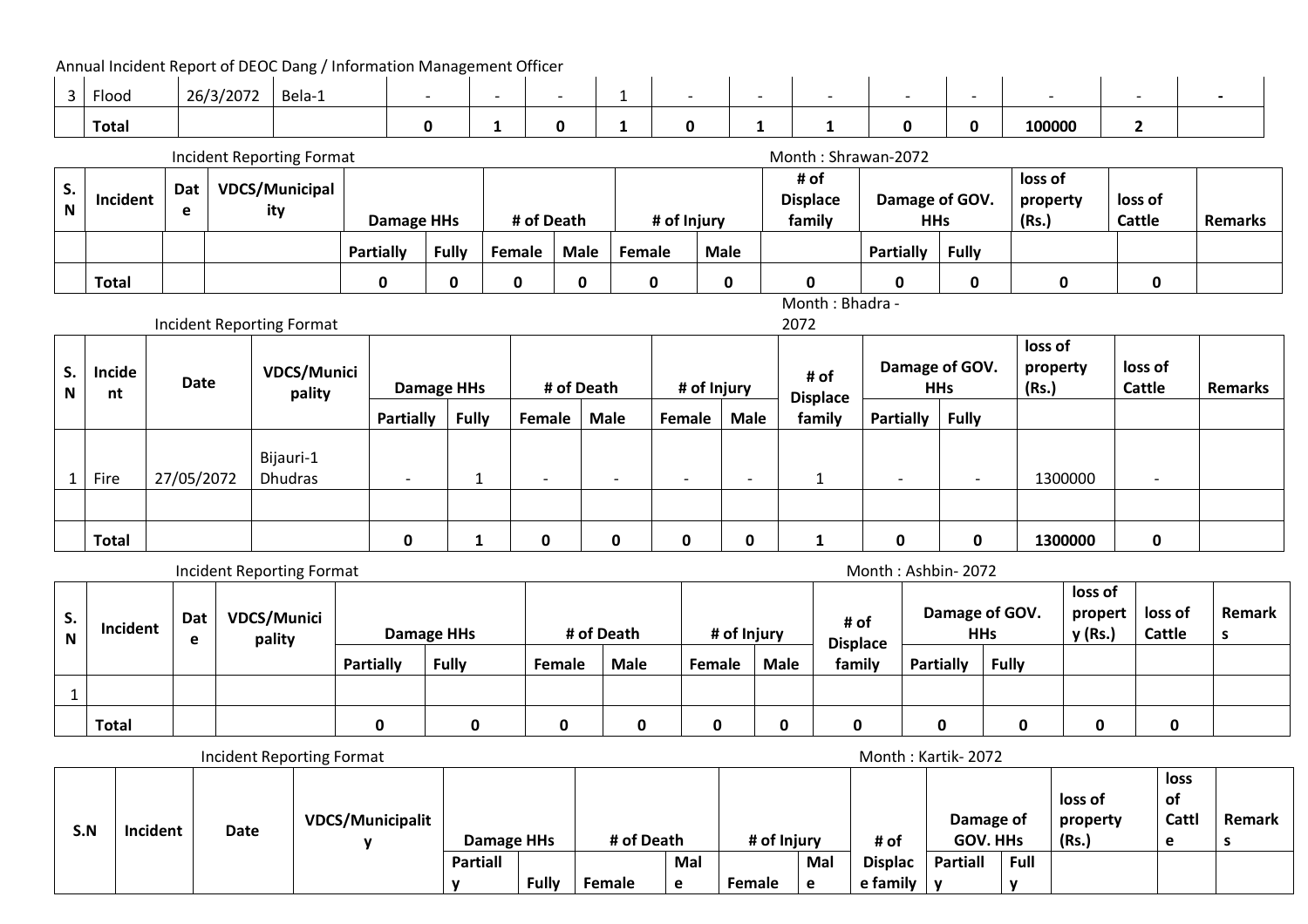|              |            |           |  |  |                          |   |  | 5,000,000.0 |   |  |
|--------------|------------|-----------|--|--|--------------------------|---|--|-------------|---|--|
| Fire         | 30/07/2072 | Lamahi-11 |  |  | $\overline{\phantom{0}}$ |   |  |             |   |  |
| <b>Total</b> |            |           |  |  |                          | n |  | 5000000     | 0 |  |

Incident Reporting Format development of the state of the Month incident Reporting Format Month : Mangsir-2072

| S.<br>N | Inciden      | Date     | <b>VDCS/Municip</b><br>ality | Damage HHs               |                | # of Death               |                          | # of Injury              |                          | # of                      | Damage of GOV.<br><b>HHs</b> |              | loss of<br>property<br>(Rs.) | loss<br>of<br>Cattle     | <b>Remarks</b> |
|---------|--------------|----------|------------------------------|--------------------------|----------------|--------------------------|--------------------------|--------------------------|--------------------------|---------------------------|------------------------------|--------------|------------------------------|--------------------------|----------------|
|         |              |          |                              | <b>Partially</b>         | <b>Fully</b>   | Female                   | <b>Male</b>              | Female                   | <b>Male</b>              | <b>Displace</b><br>family | <b>Partially</b>             | <b>Fully</b> |                              |                          |                |
|         |              |          | Tulsipur                     |                          |                |                          |                          |                          |                          |                           |                              |              |                              |                          |                |
|         |              |          | Municipality -               |                          |                |                          |                          |                          |                          |                           |                              |              |                              |                          |                |
|         | Fire         | 8/9/2072 | 15, Parseni                  | $\overline{\phantom{a}}$ | 1              | 0                        | 0                        | $\mathbf 0$              | $\mathbf 0$              | $\mathbf{1}$              | $\mathbf 0$                  | 0            | 700000                       | 0                        |                |
|         |              | 8/17/207 | Gobardiya -1,                |                          |                |                          |                          |                          |                          |                           |                              |              |                              |                          |                |
|         | Fire         |          | Kalakoti                     | $\overline{\phantom{a}}$ | $\overline{2}$ | 0                        | $\mathbf 0$              | 0                        | 0                        | $\overline{2}$            | 0                            | 0            | 300000                       | $\overline{\phantom{a}}$ |                |
|         |              | 8/16/207 | Rampur-5,                    |                          |                |                          |                          |                          |                          |                           |                              |              |                              |                          |                |
|         | Fire         |          | Kaule                        |                          | 1              | $\overline{\phantom{a}}$ | $\overline{\phantom{a}}$ | 1                        | $\overline{\phantom{a}}$ | $\mathbf{1}$              | 0                            | 0            | 500000                       | $\overline{\phantom{a}}$ |                |
|         |              |          | Tulsipur                     |                          |                |                          |                          |                          |                          |                           |                              |              |                              |                          |                |
|         |              | 8/25/207 | Municipality -               |                          |                |                          |                          |                          |                          |                           |                              |              |                              |                          |                |
| 4       | Fire         |          | 11, Goti Khola               | $\overline{\phantom{a}}$ | 1              | $\overline{\phantom{a}}$ |                          | $\overline{\phantom{a}}$ | $\overline{\phantom{0}}$ | $\mathbf{1}$              | 0                            | 0            | 500000                       | $\overline{\phantom{a}}$ |                |
|         |              |          |                              |                          |                |                          |                          |                          |                          |                           |                              |              |                              |                          |                |
|         | <b>Total</b> |          |                              | 0                        | 5.             | 0                        |                          |                          | 0                        | 5                         | $\mathbf 0$                  | 0            | 2000000                      | $\mathbf{0}$             |                |

**Incident Reporting Format** Month : Paush 2072

|    | <b>Incident</b> | <b>Date</b> | <b>VDCS/Municip</b><br>ality | <b>Damage HHs</b>        |                          | # of Death               |                          | # of Injury |                          |            | # of Displace family |                          | Damage of<br><b>GOV. HHs</b> |             | loss of<br>propert<br>y (Rs.) | loss<br><b>of</b><br>Cattl<br>e | <b>Remark</b><br>s |
|----|-----------------|-------------|------------------------------|--------------------------|--------------------------|--------------------------|--------------------------|-------------|--------------------------|------------|----------------------|--------------------------|------------------------------|-------------|-------------------------------|---------------------------------|--------------------|
| S. |                 |             |                              |                          |                          |                          |                          |             | Ma                       |            |                      |                          | Parti                        | <b>Full</b> |                               |                                 |                    |
| N  |                 |             |                              | <b>Partially</b>         | <b>Fully</b>             | Female                   | <b>Male</b>              | Female      | le                       | <b>HHS</b> | Female               | <b>Male</b>              | ally                         | $\mathbf v$ |                               |                                 |                    |
|    |                 |             | lamahi-10,                   |                          |                          |                          |                          |             |                          |            |                      |                          |                              |             |                               |                                 | cowshe             |
|    | Fire            | 4/9/2072    | Deupur                       | $\overline{\phantom{0}}$ | $\overline{\phantom{0}}$ | $\overline{\phantom{0}}$ | $\overline{\phantom{0}}$ |             | $\overline{\phantom{0}}$ |            |                      | $\overline{\phantom{0}}$ | $\overline{\phantom{0}}$     |             |                               | $\overline{\phantom{0}}$        | d                  |
|    |                 |             | Purandhara -8,               |                          |                          |                          |                          |             |                          |            |                      |                          |                              |             |                               |                                 | cowshe             |
|    | Fire            | 11/9/2072   | Rolpali tara                 |                          | $\overline{\phantom{0}}$ | $\overline{\phantom{0}}$ | $\overline{\phantom{0}}$ |             |                          |            |                      |                          | $\overline{\phantom{0}}$     |             | $\overline{\phantom{a}}$      |                                 | d                  |
|    |                 | 17/09/207   | Duruwa-4,                    |                          |                          |                          |                          |             |                          |            |                      |                          |                              |             | 130,000                       |                                 |                    |
|    | Fire            |             | Kothari                      |                          |                          |                          |                          |             |                          |            |                      |                          |                              |             | .00                           | $\overline{\phantom{0}}$        |                    |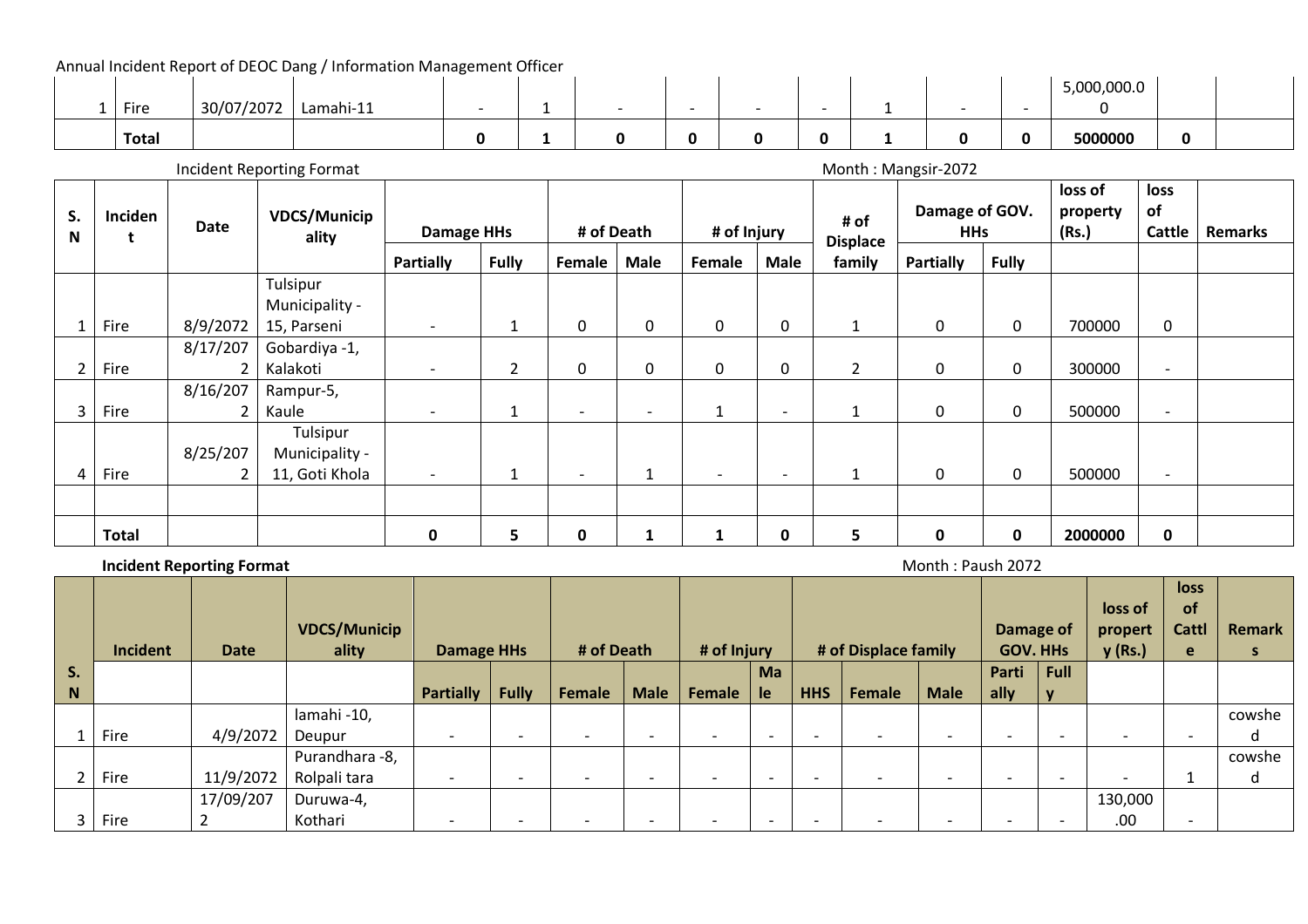|          |           |                 |  |  |    |   |   |                          |                          |              |         | Bus and  |
|----------|-----------|-----------------|--|--|----|---|---|--------------------------|--------------------------|--------------|---------|----------|
| Road     | 22/09/207 | Tripur-3, Sauri |  |  |    |   |   |                          |                          |              |         | KIA      |
| Accident |           | Kula            |  |  | 13 | Q |   | $\overline{\phantom{0}}$ | $\overline{\phantom{0}}$ |              |         | accident |
|          |           |                 |  |  |    |   |   |                          |                          |              |         |          |
|          |           |                 |  |  |    |   |   |                          |                          |              |         |          |
|          |           |                 |  |  |    |   |   |                          |                          |              | 130,000 |          |
|          |           |                 |  |  | 13 | q | 0 |                          | 0                        | <sup>0</sup> | .00.    |          |

**Month : Magh-**

**Incident Reporting Format** 

**2072**

|    |         |                          |           |                   |       |            |      |             |      | # of           | Damage of GOV. |       | Damage of<br><b>School</b> |       |         |         |                |
|----|---------|--------------------------|-----------|-------------------|-------|------------|------|-------------|------|----------------|----------------|-------|----------------------------|-------|---------|---------|----------------|
|    |         |                          |           | <b>Damage HHs</b> |       | # of Death |      | # of Injury |      | <b>Displac</b> | <b>HHs</b>     |       | <b>Building</b>            |       | loss of |         |                |
| ъ. | Inciden | Da                       | VDCS/Muni |                   |       |            |      |             |      | е              |                |       | Partial                    |       | propert | loss of |                |
| N  |         | te                       | cipality  | Partially         | Fully | Female     | Male | Female      | Male | family         | Partially      | Fully | ١v                         | Fully | v (Rs.) | Cattle  | <b>Remarks</b> |
|    |         |                          |           |                   |       |            |      |             |      |                |                |       |                            |       |         |         |                |
| 0  |         | $\overline{\phantom{0}}$ |           |                   |       |            |      |             |      |                |                | 0     |                            |       |         |         |                |

**Incident Reporting Format Community Community Community Community Community Community Community Community Community Community Community Community Community Community Community Community Community Community Community Commu** 

|                |          |          |                  |                          |                |                 |                |                          |                          | Dama                     |                          |                          |                          |         |                |
|----------------|----------|----------|------------------|--------------------------|----------------|-----------------|----------------|--------------------------|--------------------------|--------------------------|--------------------------|--------------------------|--------------------------|---------|----------------|
|                |          |          |                  |                          |                |                 |                |                          | ge of                    |                          |                          |                          |                          |         |                |
|                |          |          |                  |                          |                |                 |                | # of Fmly                | GOV.                     |                          | <b>Damage of School</b>  |                          |                          |         |                |
|                |          |          |                  | <b>Damage HHs</b>        |                | # of            |                | members                  |                          | <b>HHs</b>               | <b>Building</b>          |                          |                          |         |                |
| S.             |          |          | VDCS/Municipali  | Partiall                 | Full           | <b>Displace</b> |                |                          |                          |                          |                          |                          | loss of                  | loss of |                |
| ${\bf N}$      | Incident | Date     | ty               |                          | $\mathbf{v}$   | family          | F.             | M                        | $P_{\cdot}$              | $F_{\rm{H}}$             | Partially                | Fully                    | property (Rs.)           | Cattle  | Remarks        |
|                |          | 5/11/207 |                  |                          |                |                 |                |                          |                          |                          |                          |                          |                          |         |                |
|                | Fire     |          | Bela-7           | $\overline{\phantom{a}}$ | 1              |                 |                | $\overline{\phantom{a}}$ | $\overline{\phantom{a}}$ | $\overline{\phantom{a}}$ | $\overline{\phantom{a}}$ | $\overline{\phantom{a}}$ | 1015000.00               |         | Sita ram Aahir |
|                |          | 6/11/207 | Rajpur-1         |                          |                |                 |                |                          |                          |                          |                          |                          |                          |         |                |
| $\overline{2}$ | Fire     |          | Phohara          |                          | 12             | 12              | 69             | 89                       |                          | $\overline{\phantom{0}}$ | $\overline{\phantom{a}}$ |                          | 6175400.00               |         |                |
|                |          | 6/11/207 | Rajpur -4, simal |                          |                |                 |                |                          |                          |                          |                          |                          |                          |         |                |
| 3              | Fire     |          | khuti            | $\blacksquare$           |                |                 | 2 <sup>1</sup> | 2 <sup>1</sup>           | $\overline{\phantom{0}}$ | $\overline{\phantom{0}}$ | $\overline{\phantom{a}}$ | $\overline{\phantom{a}}$ | $\overline{\phantom{0}}$ |         |                |
|                |          | 19/11/20 |                  |                          |                |                 |                |                          |                          |                          |                          |                          |                          |         |                |
| 4              | Fire     | 72       | Rampur -9, Male  | $\overline{\phantom{a}}$ | $\overline{2}$ | 2               |                |                          | $\overline{\phantom{a}}$ | $\overline{\phantom{a}}$ | $\overline{\phantom{a}}$ | $\overline{\phantom{a}}$ |                          |         |                |
|                |          | 26/11/20 |                  |                          |                |                 |                |                          |                          |                          |                          |                          |                          |         |                |
| 5              | Fire     | 72       | Syauja-1-Takura  | $\blacksquare$           | 1              |                 |                |                          |                          |                          |                          |                          | 400000.00                |         | Thamman BK     |
|                |          | 28/11/20 | Rajpur-1         |                          |                |                 |                |                          |                          |                          |                          |                          |                          |         |                |
| 6              | Fire     | 72       | Phohara          |                          | 4              | 4               |                |                          |                          | $\overline{\phantom{a}}$ | $\overline{\phantom{a}}$ |                          | 356000.00                |         |                |